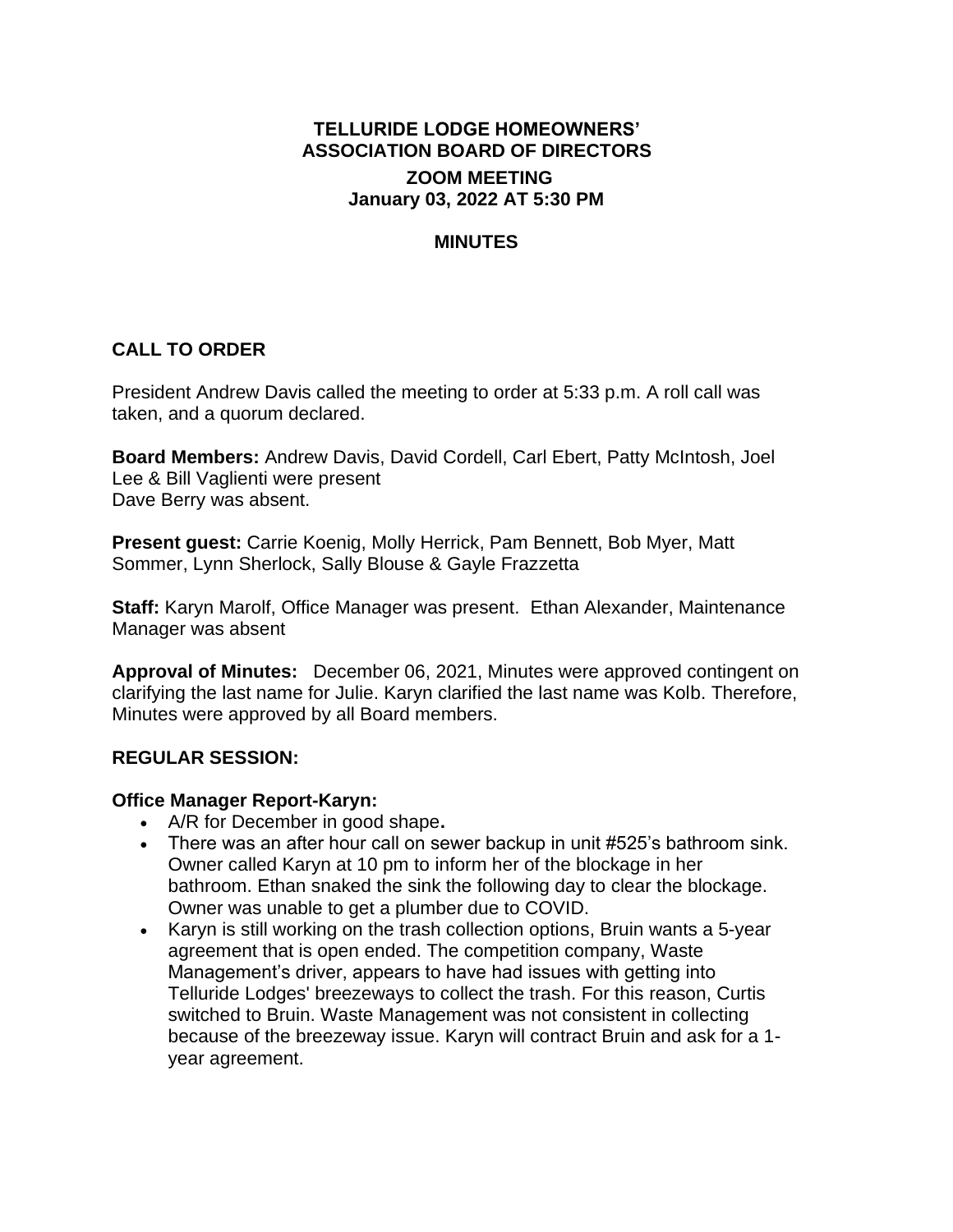- All Dog fees were collected for 2021. Dog fees for 2022 will be invoiced this month.
- **Maintenance Concerns:**
- Dealt with sewer backups in unit 525 & 526. Ethan had to handle the problem due to lack of plumbers because of COVID.
- Hot tub was not locked. Ethan had to call Elite to find out why.
- Outdoor hot tub was in unsanitary condition due to numerous beer cans & floaties after New Year's Eve. Spa was closed for a day to clean & drain both tubs.
- High School students keep hanging out in Telluride Lodge's hallways. Ethan has to continue to inform them that this is private property, and they must leave.
- Ethan has to notify unit owners & tenants that skies are not permitted to be left in hallways.

# **Officers Report:**

Dave Cordell reported that Ethan needs to map out Fire Suppression shut off valves. Joel will contact Randy Reese to discuss the Fire Suppression system installation. Bill Vagalenti will perform a walkthrough with Ethan for location of the shut off valves. Dynamic is waiting on approval from the Fire Marshal to allow them to use the existing glycol stored in barrels at Karyn's property in Norwood. The riding lawn mower has been covered for winter at the north end of the 400 spine.

Andrew will be sending out an information letter to all owners regarding issues pertaining to the Telluride Lodge Declarations. The Declarations will need to be amended for compliance with future renovations projects. Board members need to send their comments to Andrew regarding the letter to be sent asap.

# **Declaration Issues:**

- Pushouts-upper and lower
- Egress window wells
- Deck stairs
- Lower unit entries
- Clarify Limited Common Elements & General Common Elements
- Balconies/Upper Decks
- Fences
- Awnings/umbrellas
- Need to update plat map to be consistent with Declarations.

Andrew requested anyone that has suggestions on Declaration changes to send information ASAP to [BoardTLhoa@gmail.com](mailto:BoardTLhoa@gmail.com)

Revisions to the Declaration need 51% approval from the TL members.